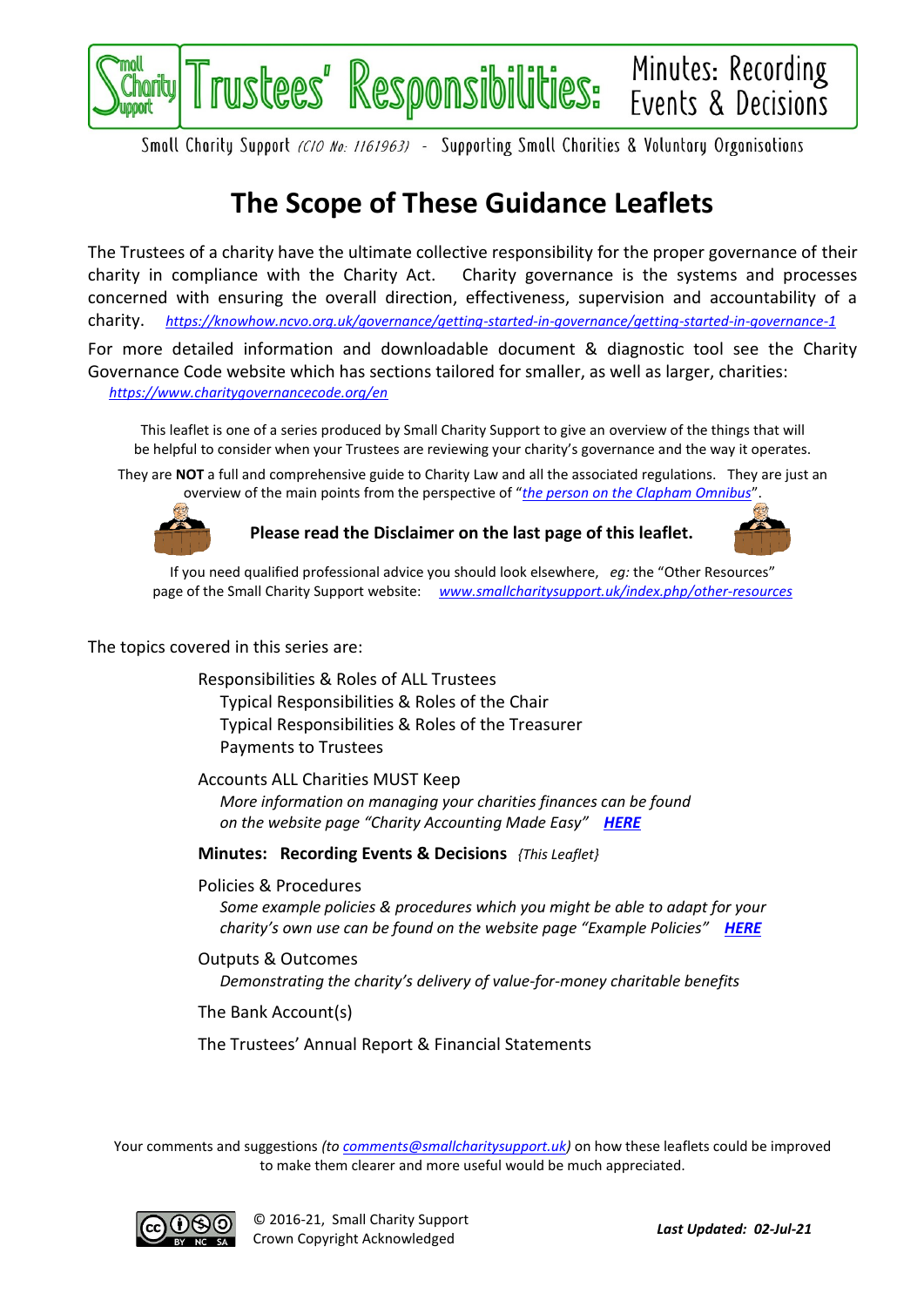# **Minutes: Recording Events & Decisions**

### **1. The Legal Requirement**

All charities are required to keep a proper record – usually called a "Minutes Book" – of all their key events, discussions and decisions at meetings. It is good practice for all organisations.

The model Constitutions for Charitable Incorporate Organisation (CIOs), both Foundation and Association, and for Unincorporated Associations (UAs) specify:

#### *Minutes*

*The trustees must keep minutes of all:*

- *(1) appointments of officers and trustees made by the trustees;*
- *(2) proceedings at meetings of the charity;*
- *(3) meetings of the trustees and committees of trustees including:*
	- *(a) the names of the trustees present at the meeting;*
	- *(b) the decisions made at the meetings; and*
	- *(c) where appropriate the reasons for the decisions.*
- *(4) decisions made by the charity trustees otherwise than in meetings.*

Thus, any charity which has adopted one of the Charity Commission model Constitutions is legally required by that Constitution to maintain a formal Minutes Book.

However, the model Constitutions do not specify the format in which the Minutes must be kept.

#### **1.1. Requirements of a Minutes Book**

The Charity Commission guidance publication CC48 Charities and meetings only says, *"Minute books are usually bound volumes, or loose leaf….."*, and goes on to recommend *"…..that if a loose-leaf format is used, the pages are consecutively numbered and individually signed by the Chair to aid in the identification of missing pages."* But the guidance, almost ominously, also says: *"It should be noted that the formal minutes, once approved and signed as an accurate record by the chairman, form the only legal record of the business of the meeting."*

The guidance further comments: *"A charitable company is permitted to retain its statutory books on computer. Copies of minutes can be stored on a computer."* But that does not make it clear whether "copies" stored on a computer are just that – "working copies of the ink-on-paper originals" – or whether digital "copies" can be the definitive legal record. And, in any case, the reference is only to charitable companies with no positive indication of whether the same is  $-$  or is not  $-$  applicable to the minutes of CIOs and UAs (to which this leaflet applies).

In short, the official guidance on how a small charity should keep its Minutes is rather vague.

But the implications are that the formal – *ie:* legally recognised – minutes of a small charity should be:

- a: ink on paper;
- b: kept all together in book form either bound or loose-leaf;
- c: ordered and preferably numbered sequentially, particularly if produced & stored in loose-leaf format;
- d: signed by the chair or other appropriate person if the governing document allows (or does not disallow) it;
- e: kept securely to minimise the risk of loss or damage or unauthorised tampering/alteration of the text.

All other copies in whatever format – digital (text files on computer or other storage, including "the cloud"), photocopies, ink-on-paper – are, for legal purposes, therefore just working copies for convenience of reference. In the event of any discrepancy between such copies and the signed copy in the official Minutes Book, it is the signed copy in the Minutes Book which is, legally, the only definitive version (even if it contains a recognised error – see section [2.2.h:](#page-4-0)[2.2.g:\)](#page-4-1).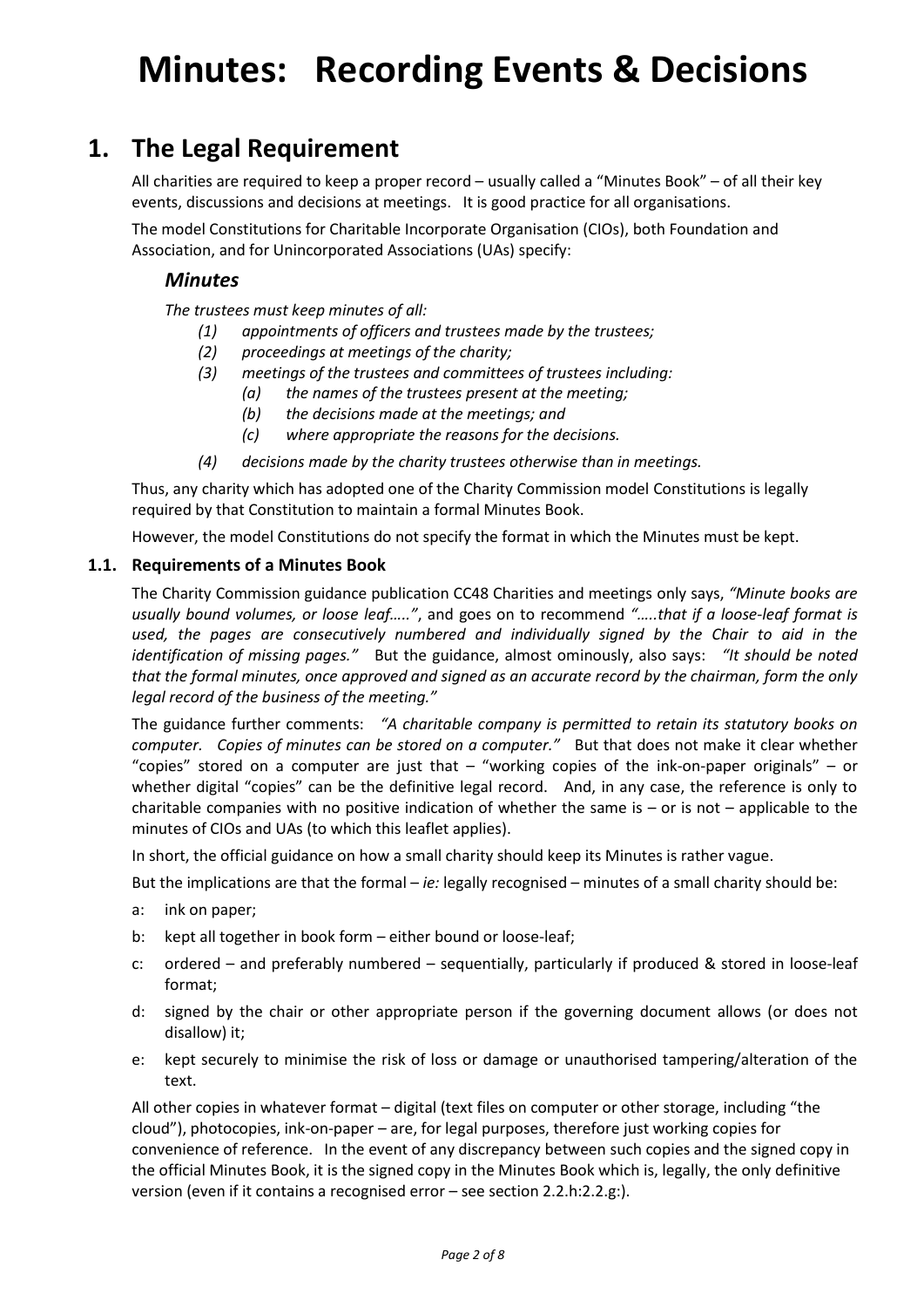#### **1.2. Care of the Minutes Book**

Consequently it is important that the charity's Minutes Book is kept safely and protected from:

- a: Physical loss or damage, *eg:* fire, flood, vermin, etc;
- b: Theft;
- c: Unauthorised alterations. This may mean that the person who signs the Minutes should NOT be the person who holds them.

## **2. Recording Minutes**

There are no defined rules for what a Minutes Book should (or should not) contain. Not surprisingly, therefore, what a charity's Minutes contains tends to be a very individual matter and varies enormously from person to person.

A good starting point for deciding what sort of Minutes your charity should be keeping is to ask yourself "Why are we keeping Minutes?"

#### **2.1. Why Keep Minutes of Meetings At All?**

Apart from the obvious answer – that a charity keeps Minutes because it is legally required by its Constitution to do so – the following are the main reasons for keeping Minutes:

- a: To provide a permanent record of all the important decisions taken by the charity and, where appropriate, the reasons for taking those decisions;
- b: To provide a definitive reference point (*ie:* one which is above dispute) to which anyone can return in the event of:
	- i) forgetfulness both of the detail of what was decided and, particularly for decisions taken in the past, of the fact that a decision had ever been taken;



<span id="page-2-0"></span>That's finished the AOB. There'll now be a short meeting in the car park to agree what, if anything, was actually decided at this meeting.

- ii) misunderstandings of what had, or had not, been considered and decided;
- iii) controversy where controversial decisions had to be made, what the key arguments for and against the decision were and, in extreme cases, who had voted for and against the decision<sup>1</sup>;
- iv) absence to enable a person who was absent when an issue was discussed and decided, to see what was discussed, what decision was taken and how that decision was arrived at.
- c: So rather than thinking about what the Minutes should look like for the next meeting, think instead of what you would want the Minutes to look like if you were searching through old Minutes to find out about something that was decided 3 or 4 years ago.

The chances are that you would want those old Minutes to:

- i) unequivocally identify the date, time of the meeting;
- ii) be short and concise so that you could scan through them quickly to find what you were looking for;
- iii) clearly record what decisions were made, summarising the principal issues the pros & the cons – that were considered and the crucial justifications for reaching the final decisions;
- iv) not contain a lot of inconsequential detail about what nice tea & biscuits Mrs Jones had provided or thanking Mr Smith for setting out all the chairs for the meeting. Yes, it's right and very important that appreciation for those things should be properly expressed at the meeting – but they don't need to be recorded in the formal Minutes of the meeting;

Note that under charity law all Trustees share responsibility for the decisions taken by the Board of Trustees as a whole and cannot absolve themselves from that responsibility simply by voting against a particular decision, or even if they were absent when the decision was made. Therefore a Trustee who fundamentally objects in principle to a decision taken by the majority of the Board, because he/she feels it is not compatible with Charity law or is not in the best interests of the Charity, has no alternative but to resign with immediate effect.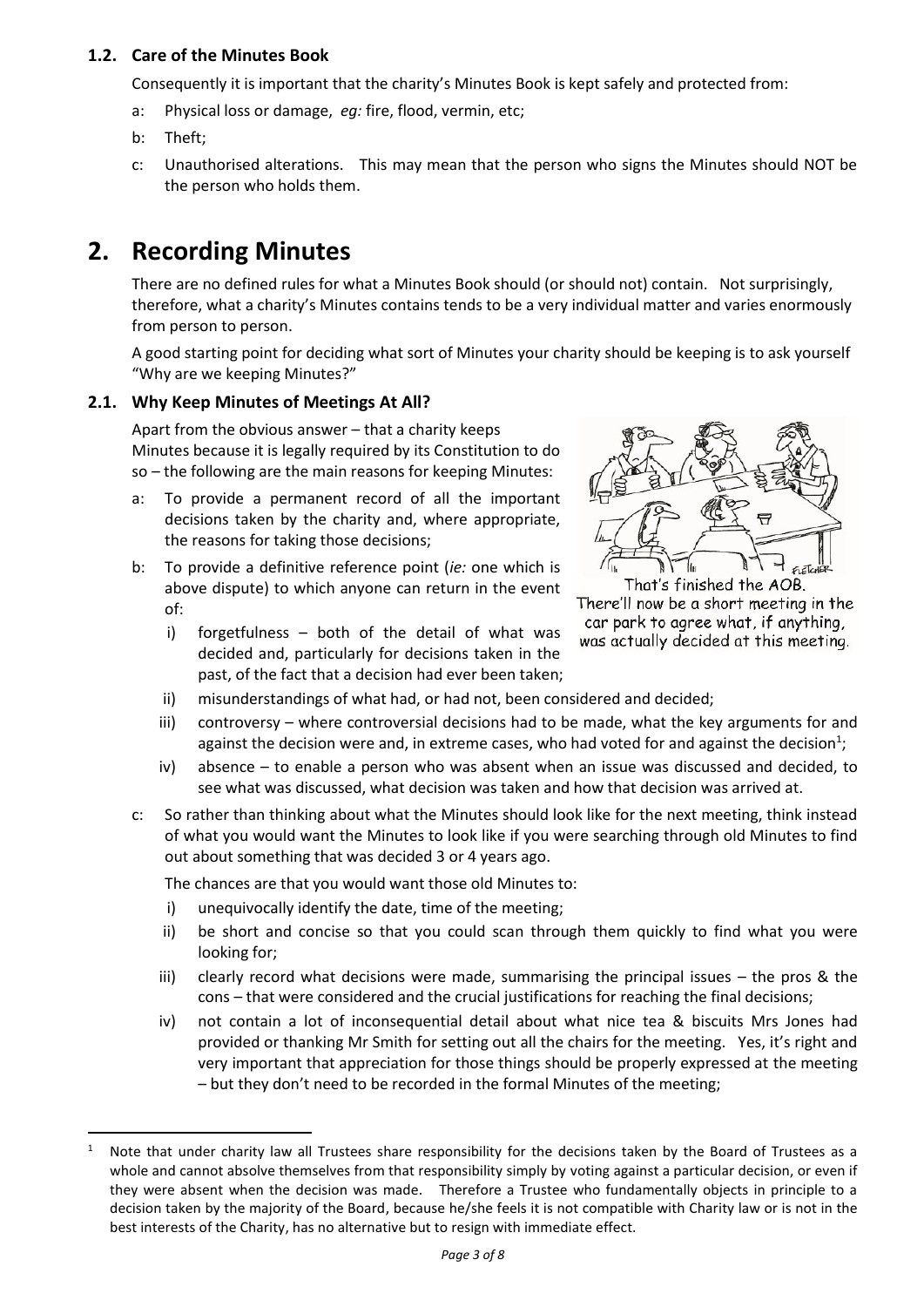v) have clear section headings (see next section) so that you can easily find what you are looking for by being able to identify and skip items that you know will be irrelevant to your search;

#### **But whatever you would have wanted those minutes to look like, that is what your current minutes should look like.**

#### <span id="page-3-0"></span>**2.2. What Should Minutes Contain**

The following guidance assumes that your charity has adopted one of the Charity Commission's model Constitutions. If you have drafted your own Constitution, or significantly altered one of the models, you should check carefully to ensure that you follow what it prescribes for recording the Minutes of meetings (if significantly different from what is in the model constitutions).

Your Minutes will normally contain:

a: **the name of your charity**

#### b: **the type of meeting**

*eg:* Trustees' meeting, Annual General Meeting, Extraordinary General Meeting

#### c: **the date and time the meeting was held.**

It is generally not necessary to specify where the meeting was held, unless the venue was particularly relevant to the purpose of the meeting *eg:* where the meeting was being held in a hall that was about to be renovated in order for the meeting to make decisions about the renovations.

#### d: **the names of those present.**

i) For small meetings (less than, say, 12 attendees, *eg:* Trustees meetings), this is usually done directly within the Minutes.

For larger meetings, *eg:* AGMs/EGMs, the list of attendees will probably be held as an appendix to the Minutes;

It is customary to record the name of the Chair of the meeting.

ii) where the attendees included those attending other than of "right" (*eg:* people other than Trustees at a Trustees meeting, or non-Members at an AGM/EGM) the record should indicate in what capacity they attended *eg:* observer, adviser, consultant, *etc*, and, if relevant, for which items on the agenda;

#### <span id="page-3-2"></span>e: **apologies for absence;**

and for meetings with a specific membership (*eg:* Trustee/Committee meetings) a note of those absent (*ie:* those who had not submitted prior apologies);

It is often the case that people who are absent from a meeting are recorded as having sent their "apologies" for absence whether or not they had actually done so. Whether, or not, it is good practice for those who have simply failed to attend to be "let off the hook" by being recorded as "apologised" rather than "absent" is a matter of contention. However, the proper recording of the distinction may be important in situations where the Board of Trustees, or the general membership, wish to propose the removal of an individual as a Trustee on the grounds that they are failing to contribute and exercise their responsibilities properly by consistently failing to attend meetings without a proper reason & explanation.

Thereafter the content of the Minutes will usually follow what was on the Agenda for the meeting. Typical items are:

#### <span id="page-3-1"></span>f: **Declaration of Any Other Business (AOB).**

Hopefully people wishing to raise items at the meeting will have notified the meeting convenor well in advance so that the items can be put on the Agenda and circulated prior to the meeting. That enables everyone to be aware of them and give them some thought in advance of the meeting. For that reason, some organisations restrict items declared under "Any Other Business" to minor items of information or clarification and will not allow substantial matters to be raised.

In any case, for some formal items/resolutions the Constitution may require that advance notice be given. In such cases the Chair would have had to declare them "out of order" and refuse to allow them to be considered for AOB.

Asking for the declaration of AOB right at the start of the meeting allows the Chair to manage the timing of the meeting to ensure that sufficient time is allowed to deal with any AOB.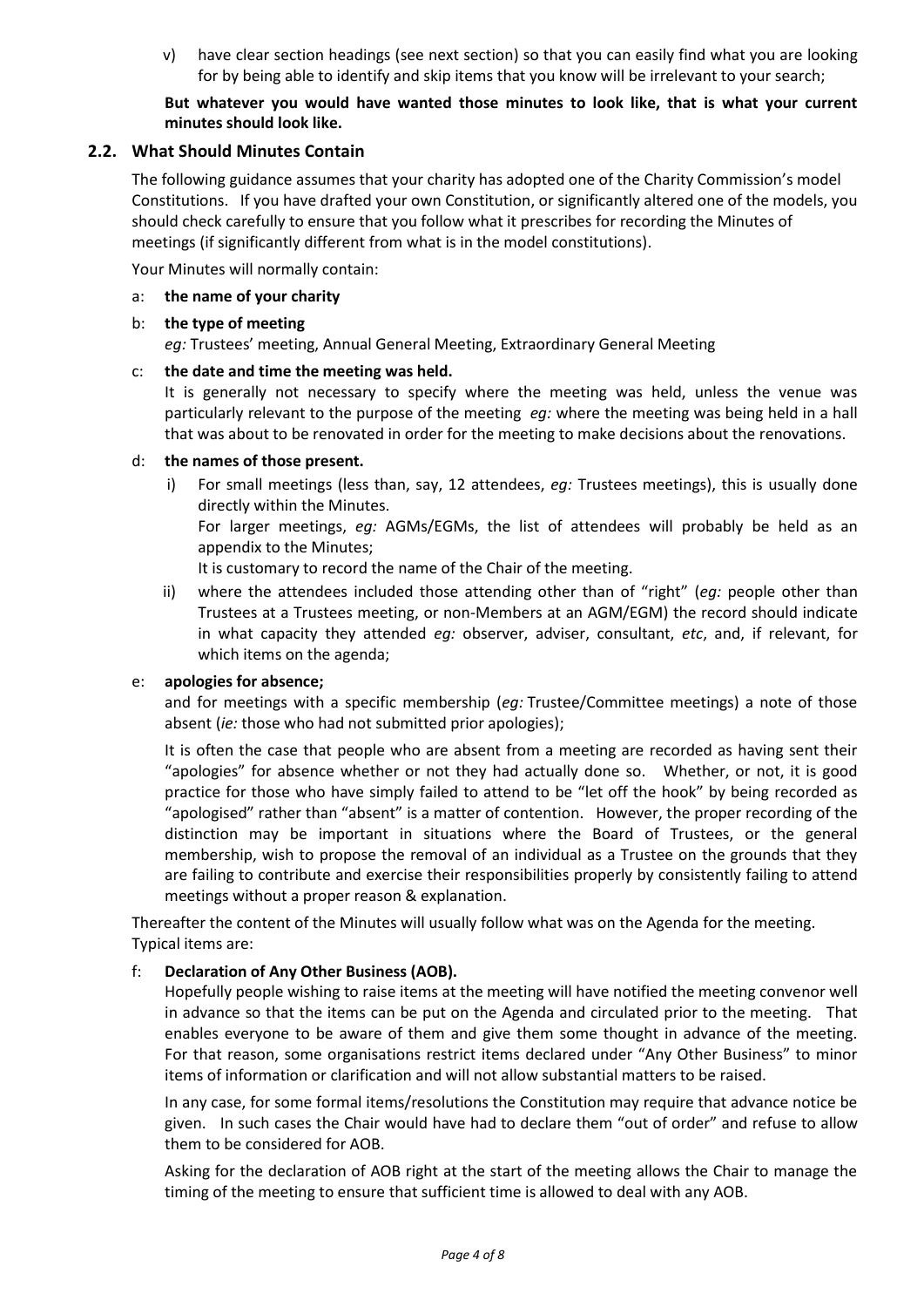#### <span id="page-4-1"></span>g: **Minutes of the Previous Meeting(s).**

Originally – before the advent of photocopiers, e-mail & modern communication technology – the Minutes of previous meetings were, literally, read out at the start each meeting in order that they could be verified and signed. These days, where the Minutes can easily be circulated in advance, the Minutes of previous meetings are usually "taken as read" (*ie:* it is assumed that the Minutes will have read by the attendees prior to the meeting) and, therefore, no longer have to be read out at the meeting.

It is quite common for this item to refer to "The Minutes of the Previous Meeting" without giving the date of that meeting. This may not be a problem for charities which have their meetings "as regular as clockwork". But for charities which have meetings on a more *ad hoc* basis, or find that they need additional meetings in between the regularly scheduled ones, trying to work out which meeting a reference to "the previous meeting" actually refers to can be a nightmare.

It is therefore recommended that references to "The Minutes of the Previous Meeting" should ALWAYS include the date of that meeting.

If everyone agrees that the Minutes of the Previous Meeting are accurate they are signed, usually by the Chair, and that is recorded in the Minutes of the current Meeting.

#### <span id="page-4-0"></span>h: **Correcting Errors in Minutes:**

If there should be any simple errors (*eg:* typographical or grammatical mistakes) can be corrected by hand and initialled, prior to signing the overall Minutes. In this case the Minutes of the current meeting should simply record that *"The Minutes of the Previous Meeting, held on '10-March-2015' were taken as read and, after the correction of minor errors, were signed as a true record of the meeting"*.

More serious errors, *eg:* where there is significant contention as to the content and/or accuracy of the Minutes, can be more difficult to deal with. If agreement can be reached on what the appropriate wording of the contested Minutes should be it may be necessary to postpone the signing of the previous Minutes until they can be corrected (*ie:* re-typed as required) and represented at the next meeting for confirmation. All of that should, of course, be recorded in the Minutes of the current meeting.

In the event of significantly contentious Minutes, such that unanimous approval cannot be agreed then the Minutes can be approved by majority decision. In that case a post-script should be added to the Minutes of the previous meeting before being signed. The Minutes of the current meeting should also record what the objections were. And, if appropriate, both Minutes should record the names of those who opposed the approval of the Minutes.

Note that if the objections were on a significant matter of principle then those who objected would have to consider carefully their ongoing position as Trustees, particularly in the case of the Minutes of Trustees meetings. This is because ALL Trustees have shared responsibility for the valid decisions of the Trustees meeting as recorded in the Minutes, even if they had objected to them and voted against (see also footnot[e 1\)](#page-2-0).

#### i: **Matters Arising from the Minutes of the Previous Meeting(s).**

These will normally be minor matters which do not warrant an agenda item of their own – *eg:* to report that a previously authorised action had now been completed.

Any matters of significance which follow on from previous meetings should have their own agenda item and thus have been notified in advance to the participants in the meeting.

As with Any Other Business items (section [2.2](#page-3-0)[f:](#page-3-1) above), this part of the meeting should **NOT** be used to raise matters of significance without prior notice.

#### j: **Finance & Budget Report.**

#### **A well-run charity will have a Finance & Budget report at EVERY Trustees' meeting.**

If things are running smoothly and to budget, the Finance & Budget report may well be very short. A well-documented report which has little more to say than that both income & expenditure to date are "to budget" with no material variance between budgeted and actual is "music to the ears" of most Trustees.

Such "little to report" reports should not be lightly dismissed, neither in the meeting itself nor in the Minutes to that meeting. As the section *"Business Planning to Demonstrate Success"* in the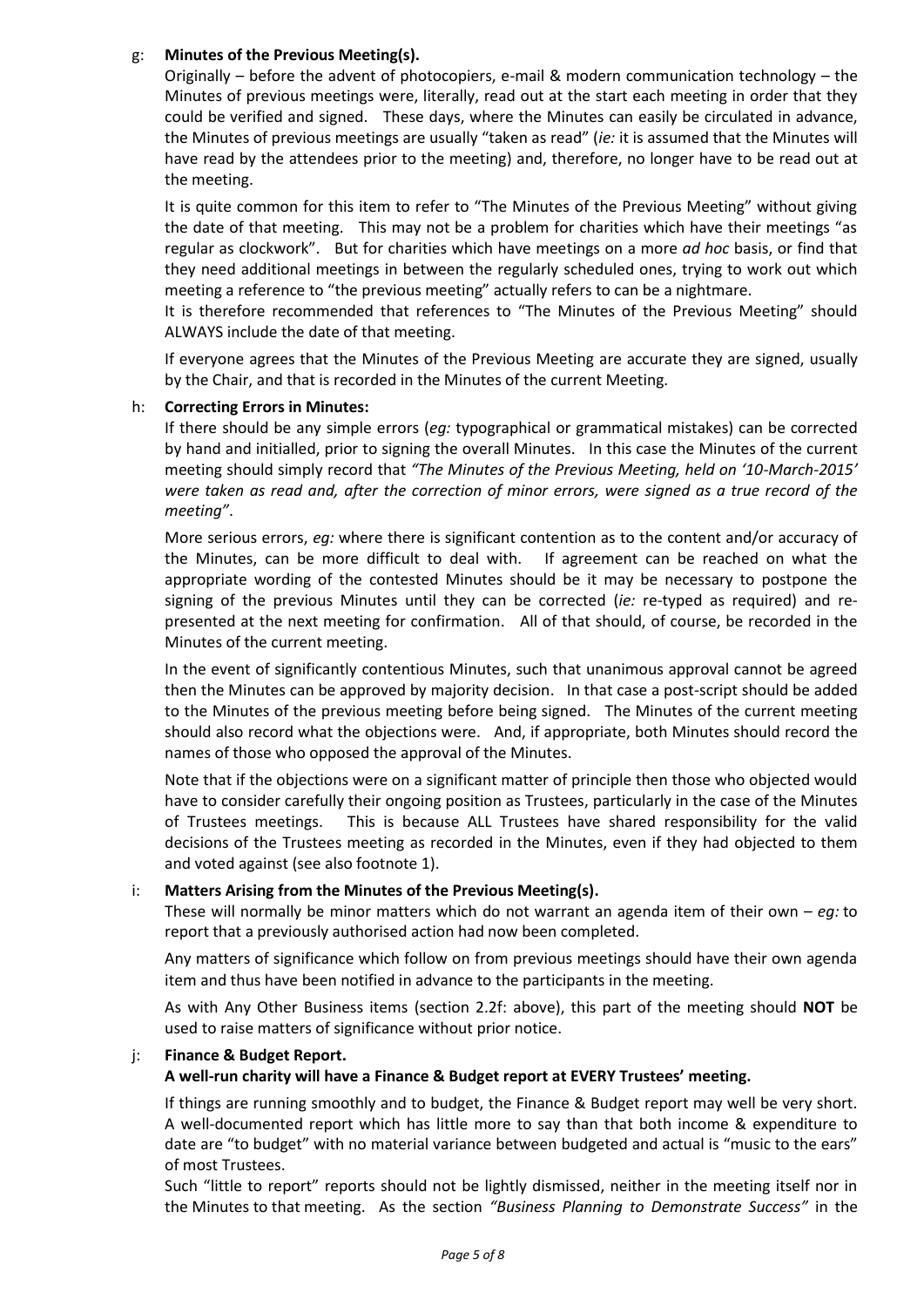companion leaflet *8: Writing a Business Plan* points out, the ability to demonstrate success & achievement credibly has enormous motivational power for a charity's supporters, volunteers and staff.

If things are not going so smoothly then the Finance & Budget report may well be rather longer. As well as including wider and/or more detailed financial information, it is also likely to include reviews of alternative strategies, risk analyses, cash-flow projections, *etc*.

But whether the Finance & Budget Report is a simple "everything going according to plan" or a much more in-depth report of issues of concern, the report should ALWAYS be accompanied by documentary evidence (*eg:* a table of "budget vs actual" for all the major receipts & payments categories in the charity's accounts and a copy of the bank statement showing the period-end balance).

#### k: **Other Items as on the Agenda.**

From here on the order in which Agenda items are presented and taken may vary considerably. However, for each agenda item the minutes should:

i) Clearly record any declarations of Conflicts of Interest, including: which individual(s) was/were involved; the nature of the conflicts of interest – *ie:* their potential risk to the charity; what steps were taken to mitigate the conflict and associated risk – *eg:* the conflicted individual(s) leaving the discussion.

Despite its importance, this is a frequently overlooked item: but the proper "up front" recognising and recording of conflicts of interest is often the most significant factor in ensuring that they are successfully mitigated or eliminated completely.

- ii) clearly record all key decisions and a summary of the main pros & cons considered in reaching those decisions. In the case of highly contentious issues (but not necessarily otherwise) a note of who voted for and against the issue;
- iii) record the exact wording of any resolutions that were formally proposed and voted on, including who proposed and seconded the resolution. Again if there was significant contention in the discussion, the important pros & cons which were raised should also be noted and, if appropriate, a note of who voted for and against the resolution(s);
- <span id="page-5-0"></span>iv) focus on recording the issues, and how they were dealt with objectively, rather than on recording any opinionated or individualistic "point-scoring"(*ie:* who said what to whom, particularly if in a critical, disparaging or insulting manner).

Charity law is clear that Trustees share responsibility for making decisions equally*[1](#page-2-0)* ;

v) What actions were agreed and who is/are responsible for implementing the actions (including time-scales & deadlines where relevant).

#### l: **Any Other Business.**

These will be the items declared at item [2.2](#page-3-0)[f:](#page-3-1) above.

The comments in that section on disallowing items of significance to be introduced as AOB are reiterated here, and even more so if someone wants to "slip in" an additional item at the last minute in the hope of "a quick decision" (*ie:* an ill-considered decision) just when everyone is preparing to finish and go home

#### m: **Dates (and times/venues where appropriate) of Subsequent Meetings.**

A well-run charity will have all its key meetings (Trustees' meetings, Committee meetings, General Members' meeting) scheduled well in advance, not least so that the intended participants can get them put into their diaries early to minimise apologies & absences (see sectio[n 2.2](#page-3-0)[e:](#page-3-2) above).

Running an organisation on the rather casual basis that "meetings are only organised when needed" is very bad practice – not least because if that means that meetings are only organised when there is an issue to deal with, it is usually the case that, by then, the best opportunities to deal with and resolve the issue are already past.

#### <span id="page-5-1"></span>**2.3. What Should Minutes NOT Contain?**

Minutes should **NOT** be a transcript (or even a précis) of who said what at the meeting, particularly where most of what was said were only relatively minor points which did not raise serious issues of feasibility, concern or risk and the resulting decision was uncontentious– *eg:*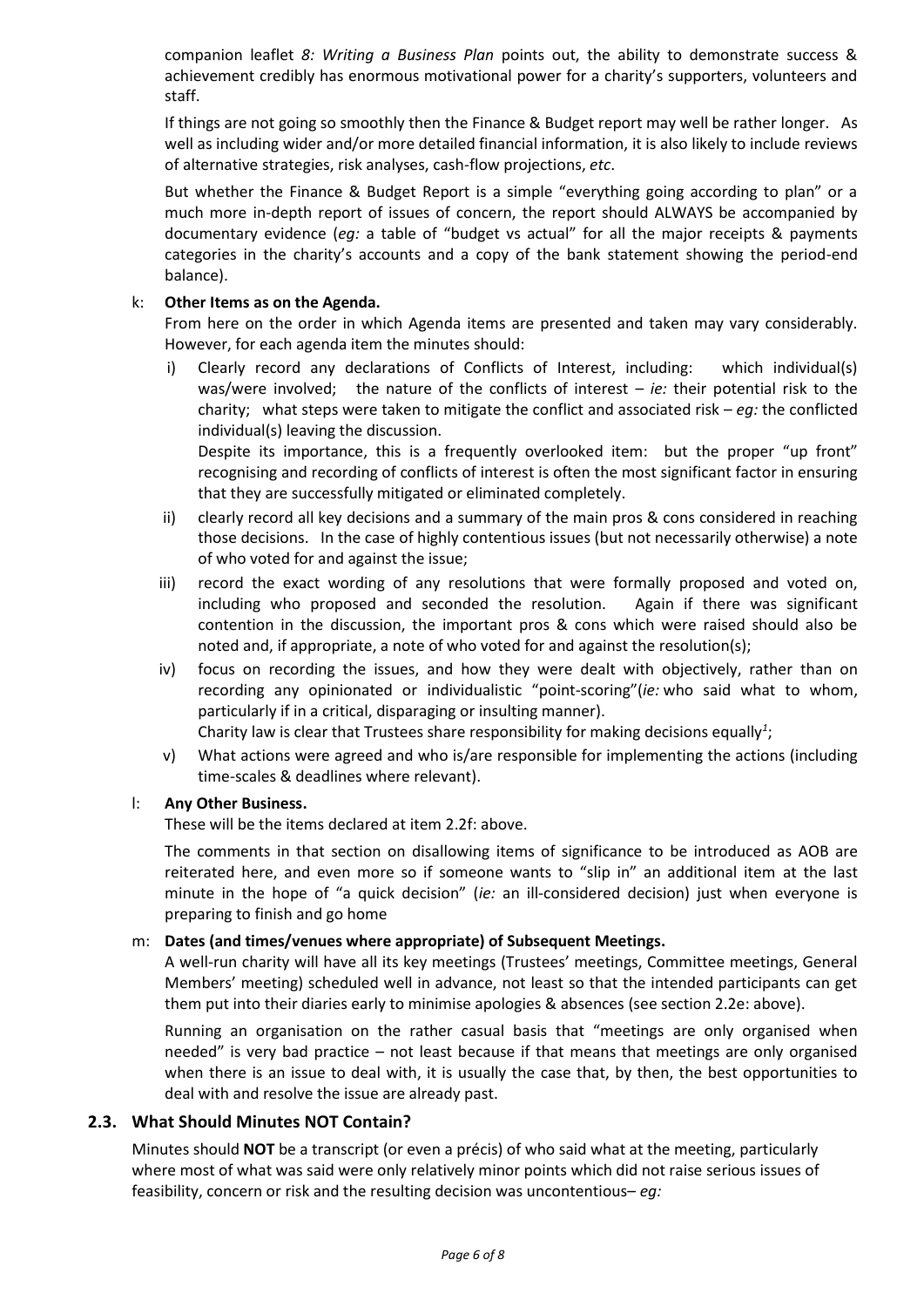*"Mrs Jones asked if the activity could be started a little later to give people time to get home from work. Mr Smith thought that it would be better to start a little earlier to avoid people having to travel in the dark. Mr Thomas pointed out that an earlier start would not give the caretaker time to clean and reorganise the room. ….more of the same….. It was finally agreed to leave the time of the activity as it was and the matter could be reconsidered at a later date if necessary."*

The above is unnecessarily long and detailed, providing nothing useful as an historical record of the running of the charity that is not contained in the shorter alternative minute:

*"The starting time of the activity was discussed and it was agreed that no change was necessary at the moment".*

Minutes should **NOT** contain information of a sensitive or confidential nature which are not crucial to the subsequent proper understanding of the minute, particularly if referring to identified (or easily identifiable) individuals or organisations (see section [3.2,](#page-6-0) [Public Access to a Charity's Minutes](#page-6-0)). Where such sensitive/confidential information is crucial to the subsequent proper understanding of the minute an alternative is to place that information in a separate annex to the minutes, clearly identified as "Confidential" and the distribution of which can be more carefully controlled independently of the distribution of the actual minutes.

## **3. Access to a Charity's Minutes**

#### **3.1. Privileged Access to a Charity's Minutes**

The minutes of meetings are made available to all those who attended, or were entitled to attend the meeting. And that also generally applies to the minutes of previous meetings. *ie:* Trustees are entitled to see the minutes of Trustees meetings, both those held while they were Trustees and those held before they were appointed a Trustee.

Similarly, Committee members may see the minutes of the Committee of which they were a member; the members of the charity may see the minutes of the charity's General Meetings.

Also, people may see the minutes of meetings for which they had responsibility even if they did not normally attend those meetings. For example: Trustees would be able to see the minutes of Committees to which they had delegated responsibility for a specific area of the charity's activities whether or not the Trustees regularly attended those Committee meetings.

The charity's professional advisors (*eg:* lawyers, auditors) and, of course, the Charity Commission or anyone else acting under legal direction may also be entitled to see the minutes of meetings, usually under legal privilege – *ie:* they are obliged to keep the contents of the minutes strictly confidential and only divulge their contents to the extent required by law.

Of course, the fact that a person with a particular role/responsibility within the charity has privileged access to some or all of the charity's minutes does NOT automatically mean that the person is entitled to share the contents of those minutes with others who are not similarly entitled

#### <span id="page-6-0"></span>**3.2. Public Access to a Charity's Minutes**

The minutes of a charity's meetings are NOT open documents and do not have to be made available for public inspection, unless the charity's governing document requires this. The model governing documents referred to elsewhere in this series (Guidance Leaflet 3 – Governing Document) make no provision for such public access to the charity's minutes.

However, it is worth bearing in mind that, in this age of easy publication of just about anything  $$ particularly through the internet, social media, leaks to the press – it can be very difficult both to prevent the unauthorised leaking of confidential charity documents into the public domain and to identify the perpetrator if it should happen. This is another good reason for ensuring that the charity's standards of good practice for recording the minutes of its meetings actively discourages unnecessary verbosity and "tittle-tattle" of the precise names and details of who said what (see sections [2.2.k:iv\).](#page-5-0)

Although by no means a "universally uncontentious" point of view, there is much to be said for a charity having a policy of making ALL its meeting minutes open to public scrutiny in the interests of transparency, even if there is no legally binding requirement for it to do so in its Constitution or operational rules.

The charity could even follow the example of some public bodies (*eg:* some NHS hospitals) by having all